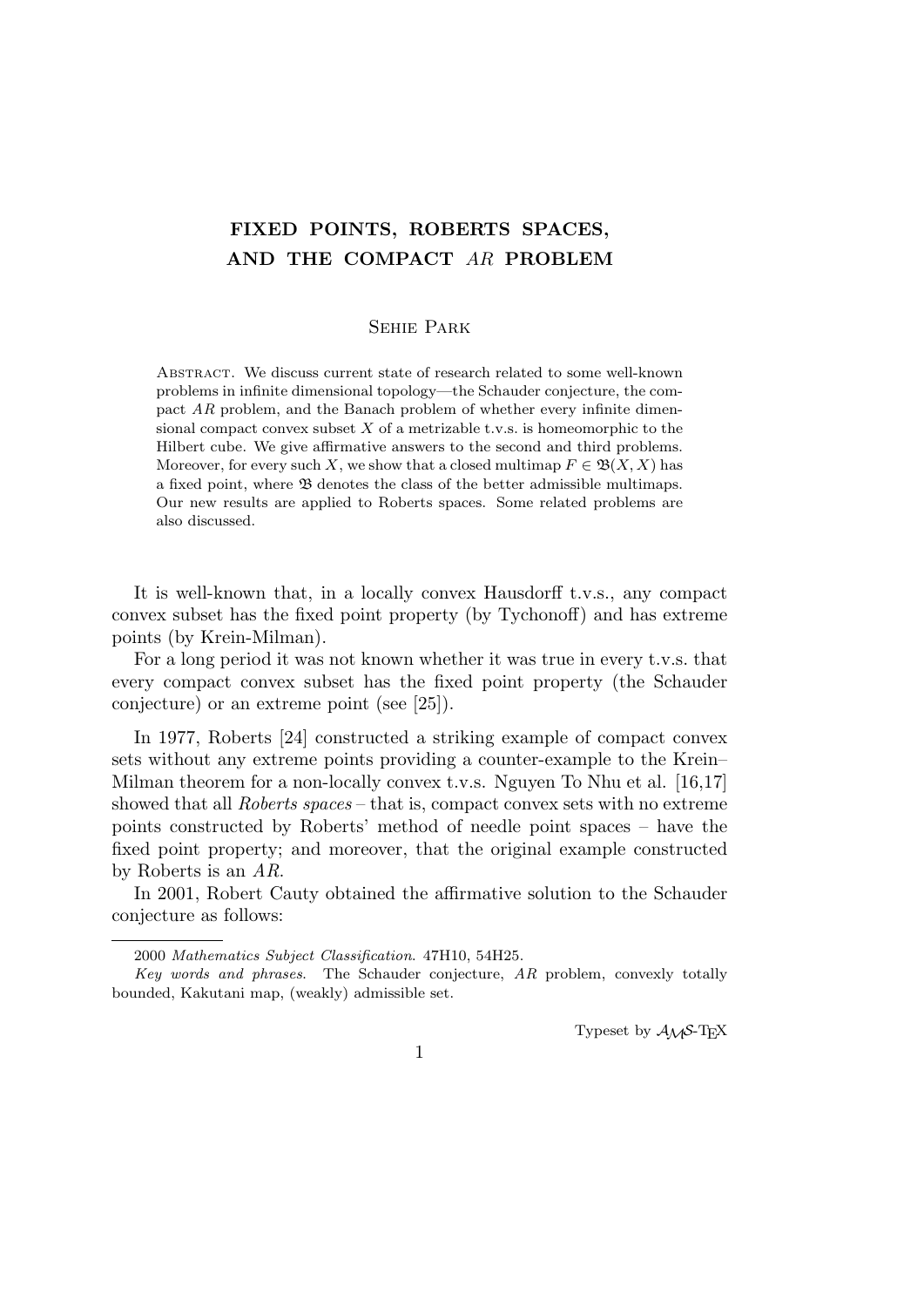### 2 SEHIE PARK

**Theorem 1.** [3] *Let E be a Hausdorff topological vector space, C a convex subset of E, and f a continuous function from C into C. If f*(*C*) *is contained in a compact subset of C, then f has a fixed point.*

Now, we review some known general fixed point theorems. Single-valued functions will be denoted by  $f: X \to Y$ , for example, and multimaps or set-valued maps by  $F: X \to Y$  and are called simply maps. In this paper, all t.v.s. are assumed to be Hausdorff, and all metric spaces are separable.

A *polytope P* in a t.v.s. *E* is a nonempty compact convex subset of *E* contained in a finite dimensional subspace of *E*.

Let  $V$  be a fundamental system of neighborhoods of 0 in a t.v.s.  $E$ .

A nonempty subset *X* of a t.v.s. *E* is said to be *admissible* (in the sense of Klee) provided that, for every compact subset *K* of *X* and every  $V \in V$ , there exists a continuous function  $h: K \to X$  such that  $x - h(x) \in V$  for all  $x \in K$  and  $h(K)$  is contained in a polytope in X.

Note that every nonempty convex subset of a locally convex t.v.s. is admissible. Examples of admissible t.v.s. are  $l^p$ ,  $L^p$ , the Hardy spaces  $H^p$  for  $0 < p < 1$ , the space  $S(0, 1)$  of equivalence classes of measurable functions on [0*,* 1], and others. Moreover, any locally convex subset of an *F*-normable t.v.s. and any compact convex locally convex subset of a t.v.s. is admissible. Note that an example of a nonadmissible nonconvex compact subset of the Hilbert space  $l^2$  is known. For details, see Hadžić [9], Weber [26,27], and references therein.

Let *X* and *Y* be topological spaces. An *admissible class*  $\mathfrak{A}_{c}^{\kappa}(X, Y)$  of maps  $T : X \to Y$  is one such that, for each compact subset K of X, there exists a map  $S \in \mathfrak{A}_{c}(K, Y)$  satisfying  $S(x) \subset T(x)$  for all  $x \in K$ ; where  $\mathfrak{A}_{c}$ is consisting of finite compositions of maps in  $\mathfrak{A}$ , and  $\mathfrak{A}$  is a class of maps satisfying the following properties:

- (i)  $\mathfrak A$  contains the class  $\mathbb C$  of (single-valued) continuous functions;
- (ii) each  $F \in \mathfrak{A}_c$  is upper semicontinuous and compact-valued; and
- (iii) for each polytope *P*, each  $F \in \mathfrak{A}_c(P, P)$  has a fixed point, where the intermediate spaces of compositions are suitably chosen for each A.

Examples of  $\mathfrak A$  are continuous functions  $\mathbb C$ , the Kakutani maps  $\mathbb K$  (with convex values and codomains are convex sets), the Aronszajn maps M (with  $R_\delta$  values), the acyclic maps V (with compact acyclic values), the Powers maps V*c*, the O'Neil maps N (continuous with values of one or *m* acyclic components, where *m* is fixed), the approachable maps A (whose domains and codomains are subsets of uniform spaces), admissible maps of Górniewicz, *σ*selectionable maps of Haddad and Lasry, permissible maps of Dzedzej, and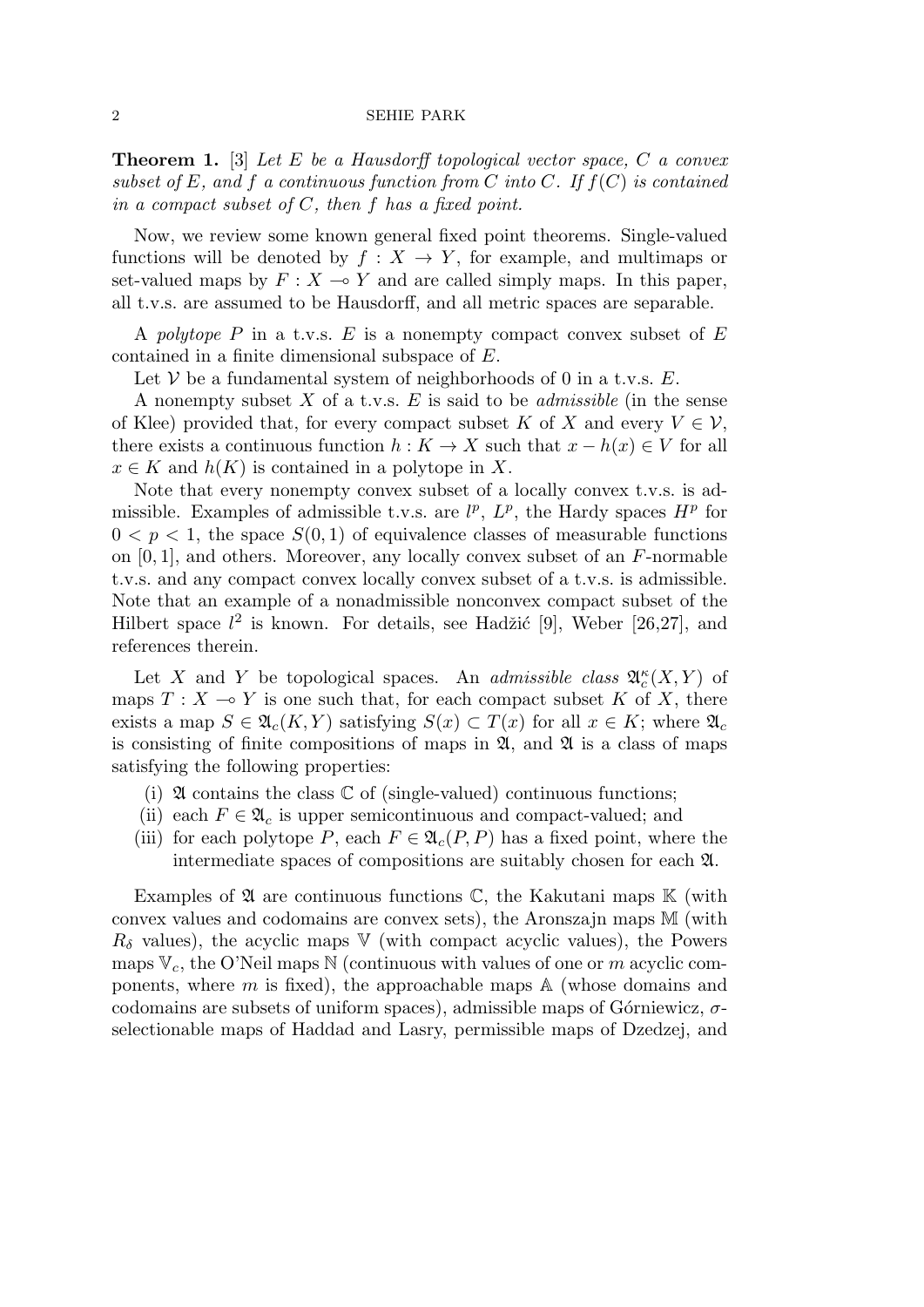others. Further, the Fan-Browder maps (domains are Hausdorff, codomains are convex sets, nonempty convex values and open fibers),  $\mathbb{K}_c^+$  due to Lassonde,  $\mathbb{V}_c^+$  due to Park et al., and approximable maps  $\mathbb{A}^{\kappa}$  due to Ben-El-Mechaiekh and Idzik are examples of  $\mathfrak{A}_{c}^{\kappa}$ . For the literature, see [21-23].

For a subset *X* of a t.v.s. *E*, we defined the *"better" admissible class* B of maps as follows:

 $F \in \mathfrak{B}(X, Y) \Longleftrightarrow F : X \to Y$  is a map such that for any polytope *P* in X and any continuous function  $f : F(P) \to P$ , the composition  $f(F|_{P}) : P \to P$ has a fixed point.

Note that  $\mathfrak{A}_{c}^{\kappa}(X,Y) \subset \mathfrak{B}(X,Y)$  for a subset X of a t.v.s. E, and some examples of maps in  $\mathfrak{B}$  not belonging to  $\mathfrak{A}^{\kappa}_{c}$  are known. It is also known that closed maps in the KKM class due to Chang and Yen or, more generally, in the *s*-KKM class due to Chang et al. belong to B.

The following fixed point theorems were obtained in 1990's by the author [21,22]:

**Theorem 2.** *Let E be a t.v.s. and X an admissible compact convex subset of E.* Then any map  $T \in \mathfrak{A}_{c}^{\kappa}(X, X)$  has a fixed point.

**Theorem 3.** *Let E be a t.v.s. and X an admissible convex subset of E. Then any compact closed map*  $T \in \mathfrak{B}(X,X)$  *has a fixed point.* 

It is not known whether the admissibility of *X* can be eliminated in Theorems 2 and 3. If so, then these results would be far-reaching generalizations of the Cauty theorem.

However, for Kakutani maps, Dobrowolski [6] obtained recently variants of Theorem 2 or 3 as follows:

**Theorem 4.** [6] *Let E be a t.v.s. and X a compact convex subset of E. Then any map*  $T \in K(X, X)$  *has a fixed point.* 

**Theorem 5.** [6] *Let E be a metrizable t.v.s. and X an convex subset of E. Then any compact closed map*  $T \in K(X, X)$  *has a fixed point.* 

More early, in 1996, Nguyen To Nhu [15] defined the notion of *weakly admissible* compact convex subsets of a metrizable t.v.s. and showed that such subsets have the fixed point property.

Arandelović  $[1]$  extended the notion of weak admissibility to arbitrary t.v.s. and gave a non-metrizable extension of Nhu's result as follows: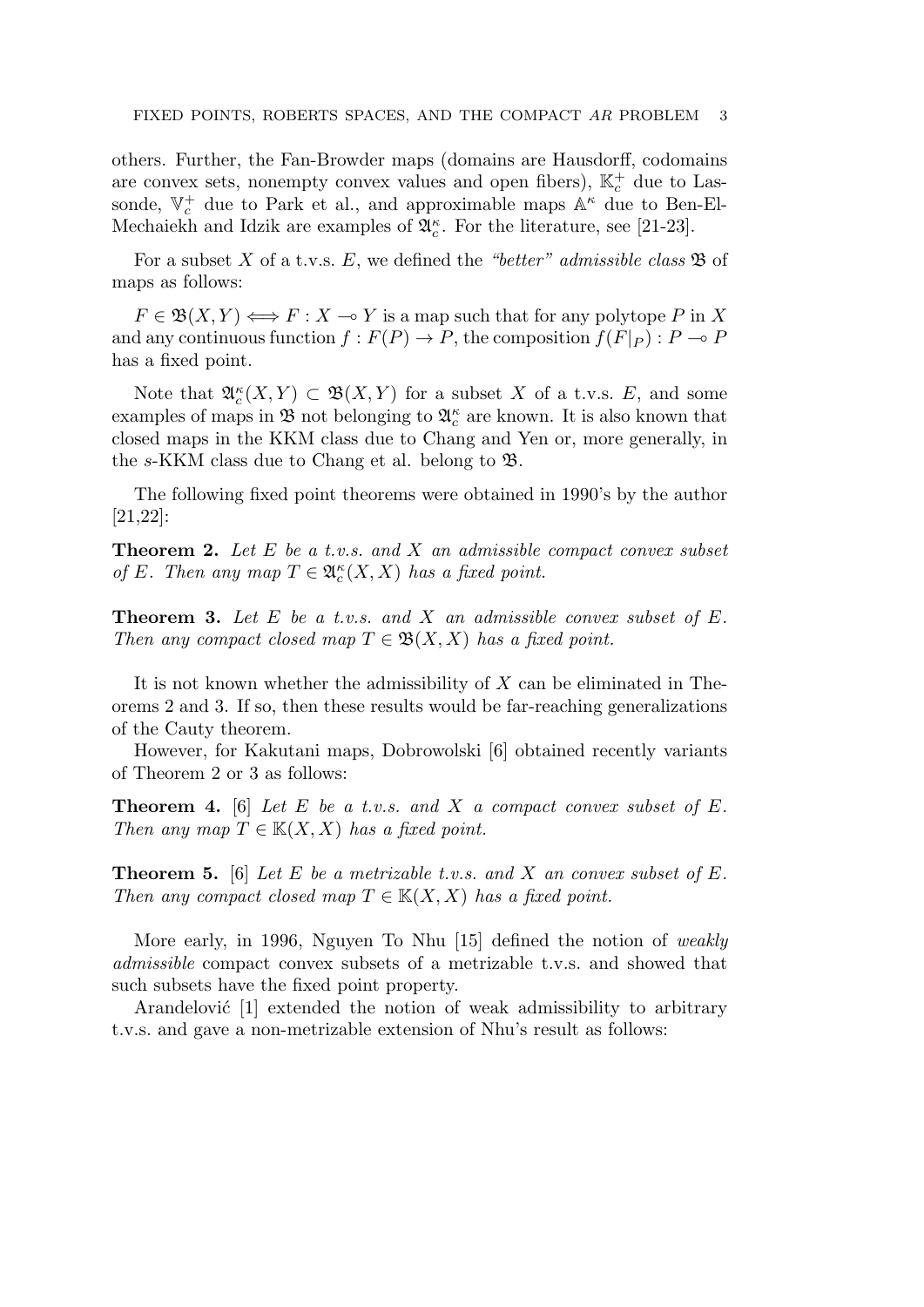#### 4 SEHIE PARK

Let *E* be a t.v.s. and  $X \subseteq E$  a nonempty closed convex subset of *E*. We say that *X* is *weakly admissible* if for every  $V \in \mathcal{V}$  there exist closed convex subsets  $X_1, X_2, \cdots, X_n$  of  $X$  with  $X = \text{co }(\bigcup_{i=1}^n X_i)$  and continuous functions  $f_i: X_i \to X \cap L, i = 1, 2, \dots, n$ , where *L* is a finite dimensional subspace of *E*, such that  $\sum_{i=1}^{n} (f_i(x_i) - x_i) \in V$  for every  $x_i \in X_i$  and  $i = 1, 2, \cdots, n$ .

Recall the following two theorems:

**Theorem 6.** [15,1] *Let X be a weakly admissible, compact convex subset of a t.v.s. Then X has the fixed point property.*

The Cauty theorem [3] implies that the weak admissibility of *X* in Theorem 6 is redundant.

In 2001, Theorem 6 was generalized as follows:

**Theorem 7.** [20] *Let X be a weakly admissible compact convex subset of a t.v.s.* Then every Kakutani map  $F: X \rightarrow X$  has a fixed point.

Note that, in view of Theorem 4, Theorem 7 holds without assuming the weak admissibility of the domain *X*.

We adopt the following in [12]: An infinite dimensional compact convex subset *K* of a t.v.s. *E* is said to have the *simplicial approximation property* if for every  $V \in V$  there exists a finite dimensional compact convex set  $K_0$ in *K* such that if *S* is any finite dimensional simplex in *K* then there exists a continuous function  $\psi : S \to K_0$  with  $\psi(x) - x \in V$  for all  $x \in S$ .

The following is known by Kalton, Peck, and Roberts [12, Theorem 9.8]:

**Lemma 1.** [12] *If K is an infinite dimensional compact convex set in an F-space, then the following are equivalent*:

- (i) *K has the simplicial approximation property.*
- (ii) *If*  $\epsilon > 0$ , there exists a simplex *S* in *K* and a continuous function  $r: K \to S$  *such that*  $||r(x) - x|| < \epsilon$  *for every*  $x \in K$ *.*

In 2003, Dobrowolski [5] obtained the following:

**Lemma 2.** [5] *Every compact convex subset K of a metrizable t.v.s. E has the simplicial approximation property.*

Note that Lemma 2 is the affirmative answer to Problem 9.5 in [12] and was given by Nhu [15] when *K* is weakly admissible.

Actually, Lemma 2 is the main result of [5] with a proof of almost 25 pages and it was assumed that *E* is separable and has an *F*-norm  $\|\cdot\|$ . In fact, it is known that any metrizable t.v.s. can be equipped an *F*-norm *∥ · ∥* such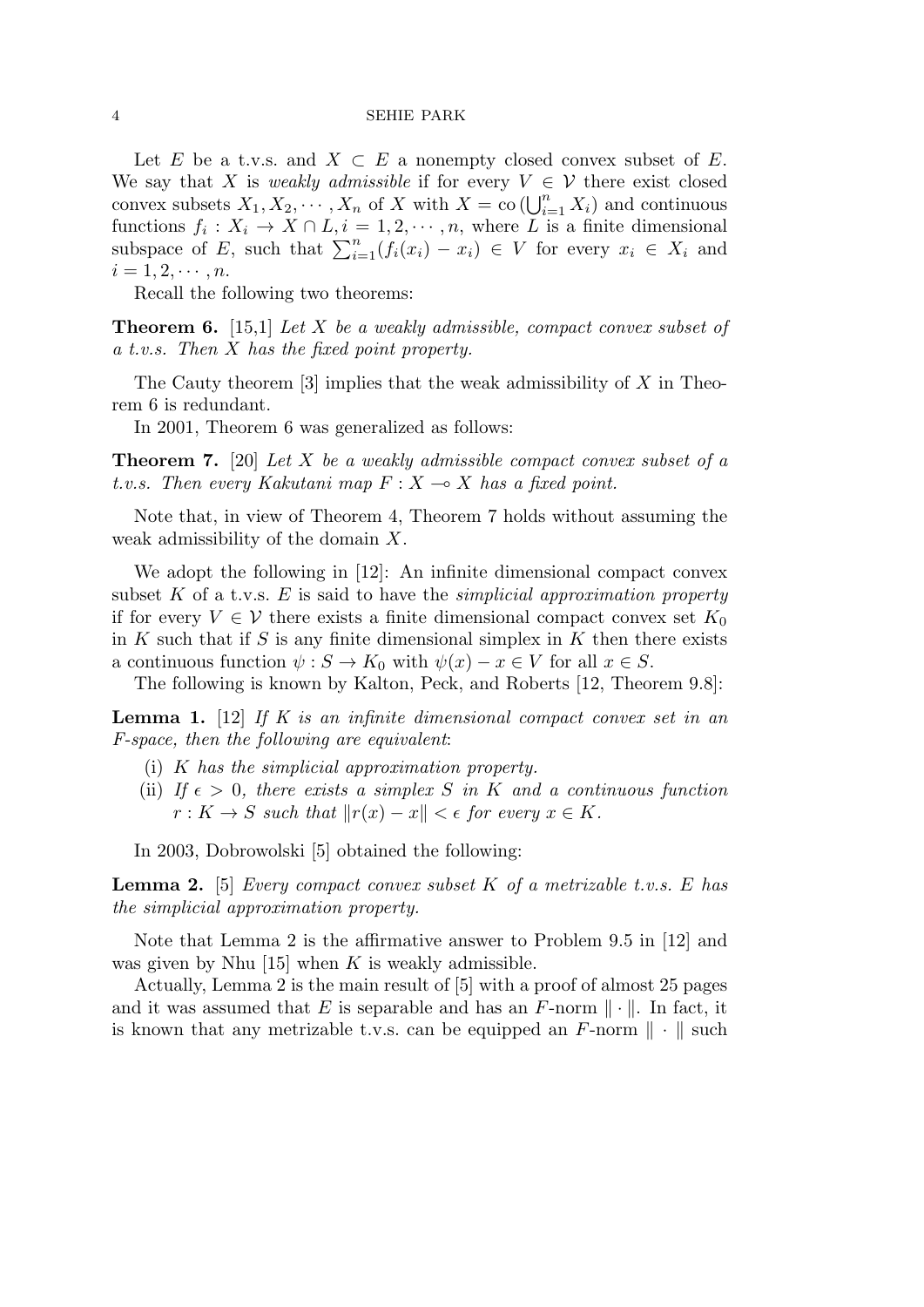that  $||\lambda x|| \le ||x||$  for  $x \in X$  and  $\lambda \in \mathbb{R}$  with  $|\lambda| \le 1$ . Note that K can be embedded in the completion  $\hat{E}$  of  $E$  and  $\hat{E}$  is an  $F$ -space. Since  $K$  has the simplicial approximation property, it is admissible by Lemma 1 (ii).

Therefore, we have the following equivalent form of Lemma 2.

**Lemma 3.** *Every compact convex subset K of a metrizable t.v.s. E is admissible.*

Combining Lemma 3 with Theorems 2 and 3, we have

**Theorem 8.** *Let K be a compact convex subset of a metrizable t.v.s. Then*  $every \mapsto T \in \mathfrak{A}_{c}^{\kappa}(K,K) \text{ or every closed map } T \in \mathfrak{B}(K,K) \text{ has a fixed }$ *point.*

Recall that Dobrowolski [5] gave a proof of a particular case of Theorem 8 (and the Cauty theorem) for  $f = T \in \mathbb{C}(K, K)$ . As we have seen in Theorem 4, Dobrowolski [6] showed that Theorem 8 for  $T \in K(K, K)$  holds for a t.v.s. without assuming metrizability.

Comparing Theorem 8 with Theorems 2–5, we raise the following problem:

*Does Theorem 8 hold for any t.v.s. other than metrizable one?*

For Roberts spaces, we know the following:

**Lemma 4.** [24] *In every metrizable complete needle point space E a compact convex subset K<sup>R</sup> without extreme points can be constructed.*

In [15], Nhu observed that all Roberts spaces are 'small generated' and weakly admissible, and asked:

*Is every* (*small generated*) *compact convex subset K of a metrizable t.v.s. weakly admissible?*

In virtue of Lemma 3, *K* itself is admissible and hence, so is *K<sup>R</sup>* in Lemma 4.

From Theorem 8, we obtain

**Theorem 9.** For every Roberts space  $X = K_R$ , a map  $T \in \mathfrak{A}_c^{\kappa}(X,X)$  or a *closed map*  $T \in \mathfrak{B}(X,X)$  *has a fixed point.* 

Note that Nhu et al. [17] obtained Theorem 9 for  $\mathbb{C}$ , and Okon [18,19] for  $\mathbb{K}.$ 

Recall that, in 1960, Klee [13,14] showed that any admissible compact convex subset of a metrizable t.v.s. is an *AR*. Therefore, in virtue of Lemma 3, simply we have the affirmative solution to the long-standing compact *AR* problem as follows: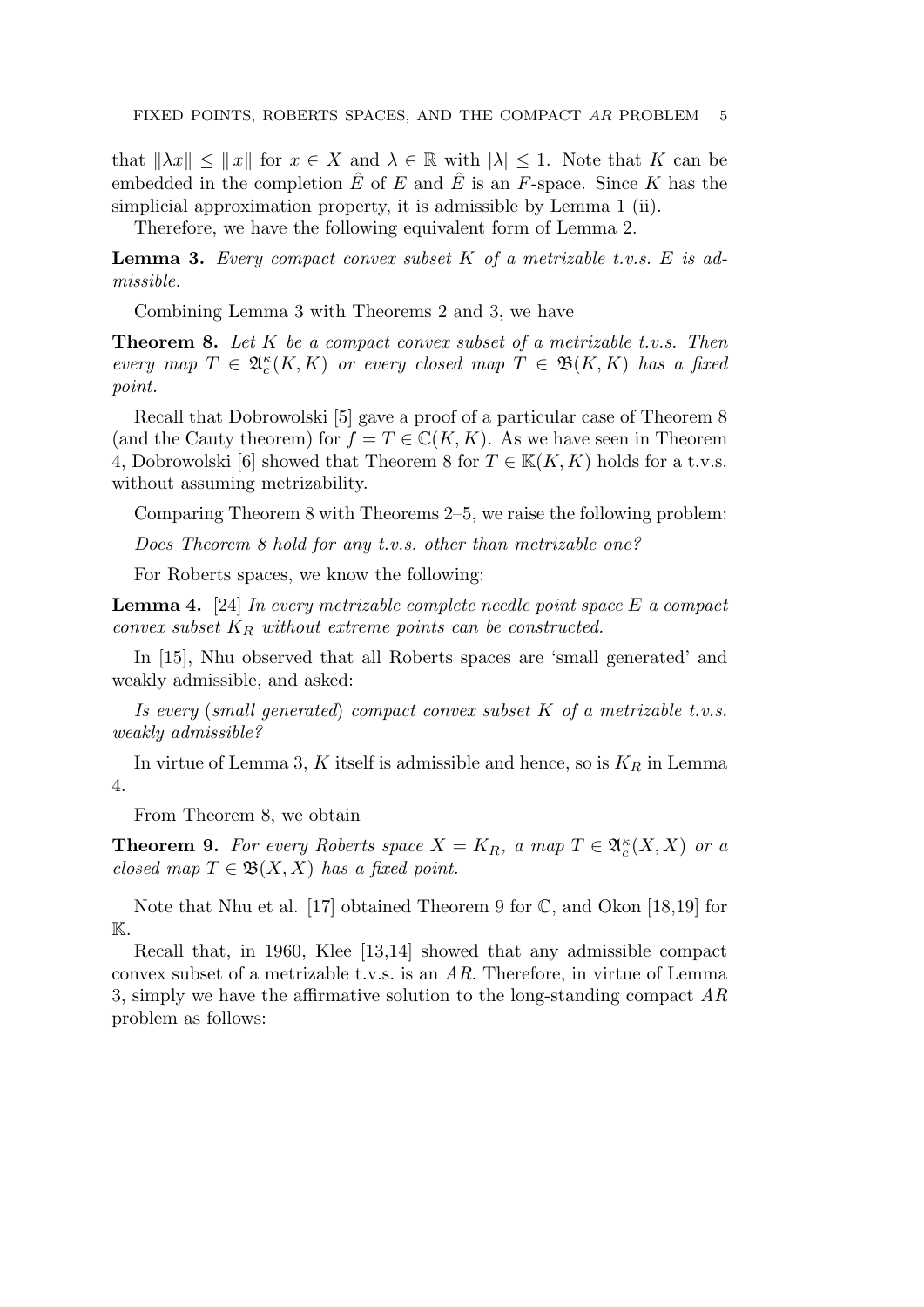**Theorem 10.** *A compact convex subset K of a metrizable t.v.s. is an AR.*

**Corollary.** *Any Roberts space is an AR.*

This is given for the original Roberts space by Nhu et al. [16].

Moreover, by the so-called generalized Schauder fixed point theorem [8, p.94] that every compact continuous single-valued selfmap of an *AR* space has a fixed point, we have a particular form of Theorem 9:

**Corollary.** [17] *Every Roberts space has the fixed point property.*

Moreover, from Theorem 10 we have the following resolution of the Banach problem:

**Theorem 11.** *An infinite-dimensional compact convex subset K of a metrizable t.v.s. is homeomorphic to the Hilbert cube Q.*

*Proof.* Dobrowolski and Toruńczyk [7] showed that  $K$  is homeomorphic to *Q* if it is an *AR*.

Theorem 11 gives also the affirmative answer to Problem 9.6 of [12]. Moreover, we have

**Corollary.** *Every Roberts space is homeomorphic to Q.*

We may compare Theorem 11 with the following well-known result:

**Theorem 12.** (Keller-Klee) *Every metrizable infinite-dimensional compact convex subset K of a locally convex t.v.s. is homeomorphic to Q.*

Kalton, Peck, and Roberts [12, p.218] noted that if a compact convex set is homeomorphic to the Hilbert cube then it has the simplicial approximation property. In other words, Theorem 11 =*⇒* Lemma 2. Recall that we followed Lemma 2  $\implies$  Lemma 3  $\implies$  Theorem 10  $\implies$  Theorem 11. Therefore, in certain sense, those four statements are equivalent to each other.

Finally, we consider another general fixed point result related to the notion of convexty totally bounded (simply, c.t.b.) subsets due to Idzik [10], who established some (almost) fixed point theorems for Kakutani maps having relatively compact c.t.b. ranges.

A subset of a t.v.s. *E* is said to be *convexly totally bounded* if for every *V* ∈ *V*, there exist a finite subset  ${x_i}_{i=1}^n$  ⊂ *B* and a finite family of (open) convex subsets  ${C_i}_{i=1}^n$  of *V* such that  $B \subset \bigcup_{i=1}^n (x_i + C_i)$ . Note that, in the above definition,  $\{x_i\}$  can be chosen in *E*; see Idzik and Park [11].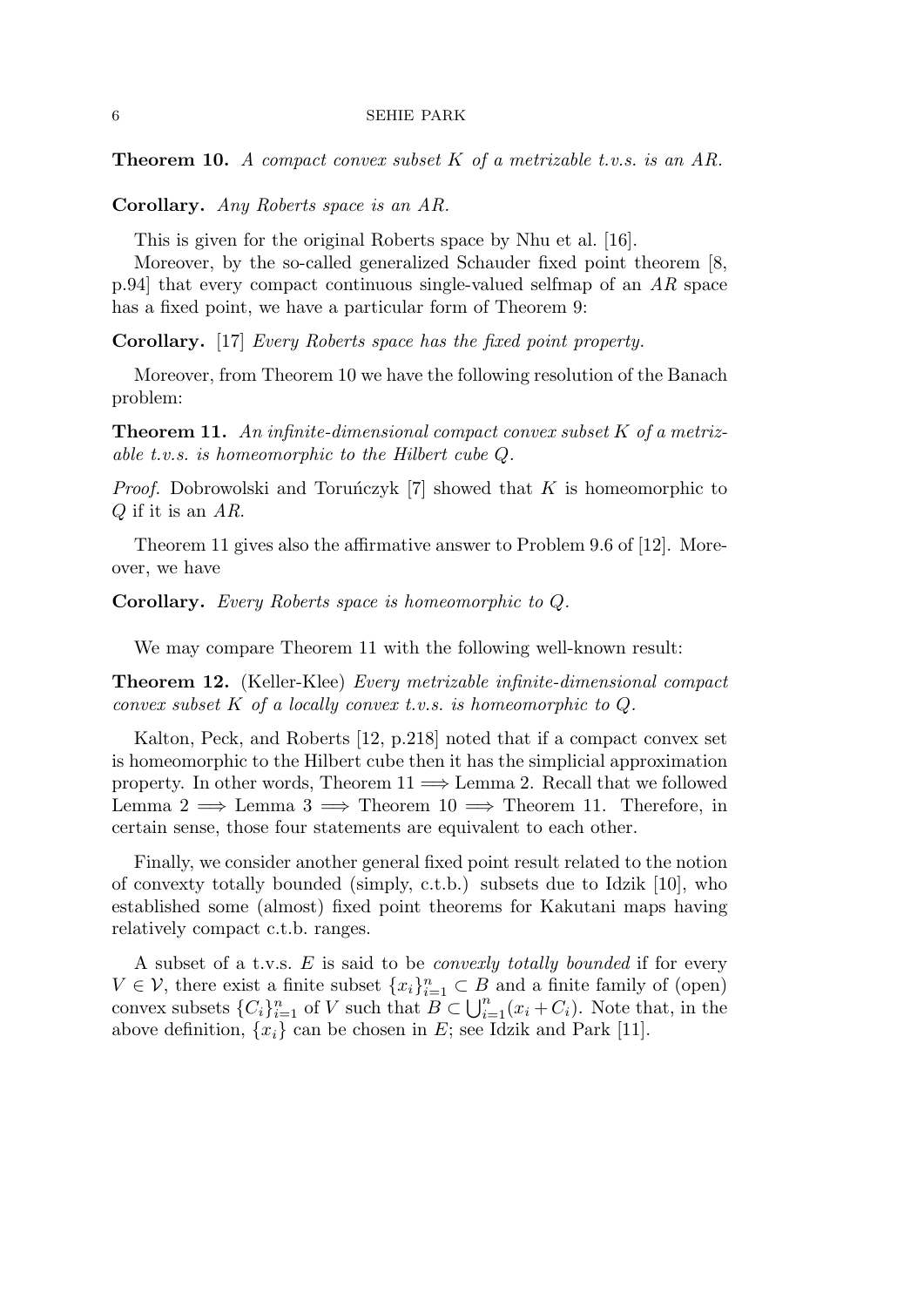Idzik [10] gave examples of c.t.b. sets as follows:

- (1) Every compact set in a locally convex t.v.s.
- (2) Any compact set which is locally convex or of the Zima type.

Further examples are given in [4] as follows:

- (3) Every compact convex subset of  $E = l^p$ ,  $0 < p < 1$ .
- (4) More generally, every compact convex subset of a t.v.s. *E* on which *E<sup>∗</sup>* separates points.

For more examples, see [4,26,27]. Later Idzik asked:

*Is a c.t.b. compact convex subset admissible?*

Note that in [4], examples of admissible sets which are not c.t.b. were given.

More recently, Arandelović [1] asked:

*Is a c.t.b. compact convex subset weakly admissible?*

Recall that a subset *Y* of a t.v.s. *E* is said to be *almost convex* if for any neighborhood *V* of the origin 0 in *E* and for any finite subset  $\{y_1, y_2, \dots, y_n\}$ of *Y*, there exists a finite subset  $\{z_1, z_2, \cdots, z_n\}$  of *Y* such that  $z_i - y_i \in V$ for each  $i = 1, 2, \dots, n$  and  $\text{co}\{z_1, z_2, \dots, z_n\} \subset Y$ ; see [10].

The following well-known result is due to Idzik [10]:

**Theorem 13.** [10] *Let E be a Hausdorff t.v.s., X an almost convex subset of*  $E$ *, and*  $T \in K(X, X)$ *. If*  $\overline{T(X)}$  *is a compact c.t.b. subset of*  $X$ *, then*  $T$  *has a fixed point.*

Note that this theorem has been a rich source of a lot of problems and has neither an elementary proof nor a generalization yet.

*Acknowledgement*. Parts of this paper were presented at Inter. Conf. on Fixed Point Theory and Applications, Univ. of Valencia, Spain (July 14- 19, 2003); The 3rd Inter. Conf. on Nonlinear Anal. and Convex Anal., Tokyo Inst. of Technology, Japan (Aug. 25-31, 2003); RIMS Workshop on Nonlinear Anal. and Convex Anal., Univ. of Kyoto, Japan (Sept. 15-18, 2003), and Annual Meeting, Math. Soc. of Republic of China, Chungli, Taiwan (Dec. 19-21, 2003). The author would like to express his gratitude to the efforts of their organizers.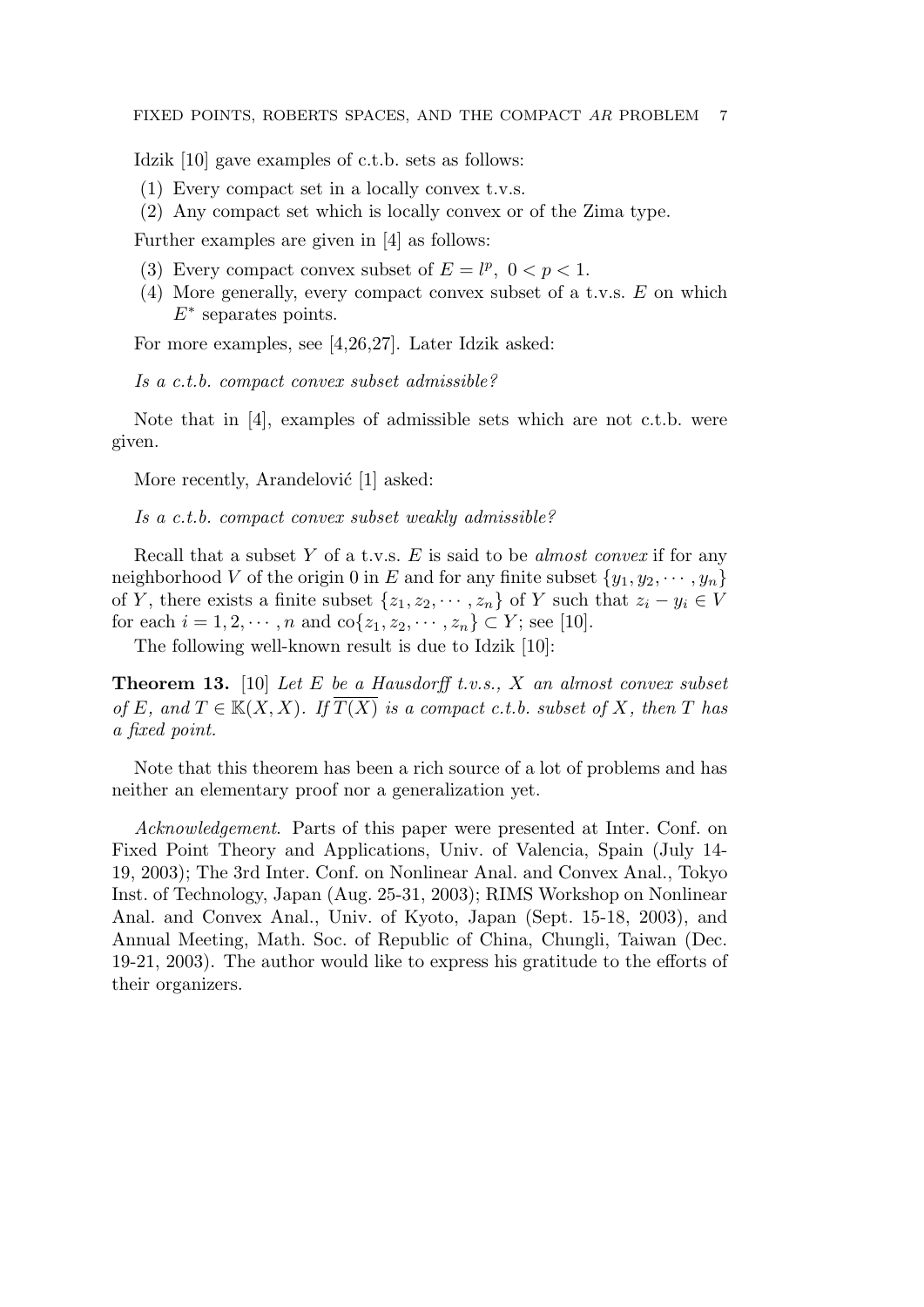## 8 SEHIE PARK

## **REFERENCES**

- [1] I. D. Arandelović, "On the weak admissibility on topological vector spaces and its applications in fixed point theory," *Proc. II Mathematical Conf. in Priština* (Priština, Sept. 25-28, 1996), 89-94.
- [2] F. E. Browder, "The fixed point theory of multi-valued mappings in topological vector spaces," *Math. Ann.* **177** (1968), 283–301.
- [3] R. Cauty, "Solution du probl`eme de point fixe de Schauder," *Fund. Math.* **170** (2001), 231–246.
- [4] E. De Pascale, G. Trombetta, and H. Weber, "Convexly totally bounded and strongly totally bounded sets, Solution of a problem of Idzik," *Ann. del. Scuola Normale Superiore di Pisa, Sci. Fis. Mat.* Ser. IV. Vol. **XX** (1993), 341–355.
- [5] T. Dobrowolski, "Revisiting Cauty's proof of the Schauder conjecture," *Abstr. Appl. Anal.* **7** (2003), 407–433.
- [6] , "Fixed-point theorem for convex-valued mappings," *Preprint.*.
- [7] T. Dobrowolski and H. Toruńczyk, "On metric linear spaces homeomorphic to *l*<sup>2</sup> and compact convex sets homeomorphic to *Q*," *Bull. Acad. Polon. Sci.* (*Serie Sci. Math.*), **27** (1979), 883–887.
- [8] J. Dugundji and A. Granas, *Fixed Point Theory*, PWN Polish Sci. Publ., Warszawa, 1982.
- [9] O. Hadžić, *Fixed Point Theory in Topological Vector Spaces*, Univ. of Novi Sad, Novi Sad, 1984, 337pp.
- [10] A. Idzik, "Almost fixed point theorems," *Proc. Amer. Math. Soc.* **104** (1988), 779–784.
- [11] A. Idzik and S. Park, "Leray-Schauder type theorems and equilibrium existence theorems," *Differential Inclusions and Optimal Control, Lect. Notes in Nonlinear Anal.* **2** (1998), 191–197.
- [12] N. J. Kalton, N. T. Peck, and J. W. Roberts, *An F-space Sampler*, Chap. 9, 198–219, London Math. Soc. Lecture Notes 89, Cambridge Univ. Press, 1985.
- [13] V. Klee, "Shrinkable neighborhoods in Hausdorff linear spaces," *Math. Ann.* **141** (1960), 281–285.
- [14] , "Leray-Schauder theory without local convexity," *Math. Ann.* **141** (1960), 286–296.
- [15] N. T. Nhu, "The fixed point property for weakly admissble compact convex sets: Searching for a solution to Schauder's conjecture," *Topology Appl.* **68** (1996), 1–12.
- [16] N. T. Nhu, J. M. R. Sanjuro, and T. V. An, "The AR-property for Roberts' example of a compact convex set with no extreme points, Part 1: General result," *Proc. Amer. Math. Soc.* **125** (1997), 3075–3087; "Part 2: Application to the example," *ibid.* **125** (1997), 3089–3098.
- [17] N. T. Nhu and L. H. Tri, "No Roberts space is a counter-example to Schauder's conjecture," *Topology* **33** (1994), 371–378.
- [18] T. Okon, *When graph meets diagonal: an approximative access to fixed point theory*, Ph.D. Thesis, TU Dresden, Germany, 2001.
- [19] , "The Kakutani fixed point theorems for Roberts spaces," *Topology Appl.* **123** (2002), 461–470.
- [20] , "Fixed point theory for Roberts spaces," *Nonlinear Anal.* **47** (2001), 5697–5702.